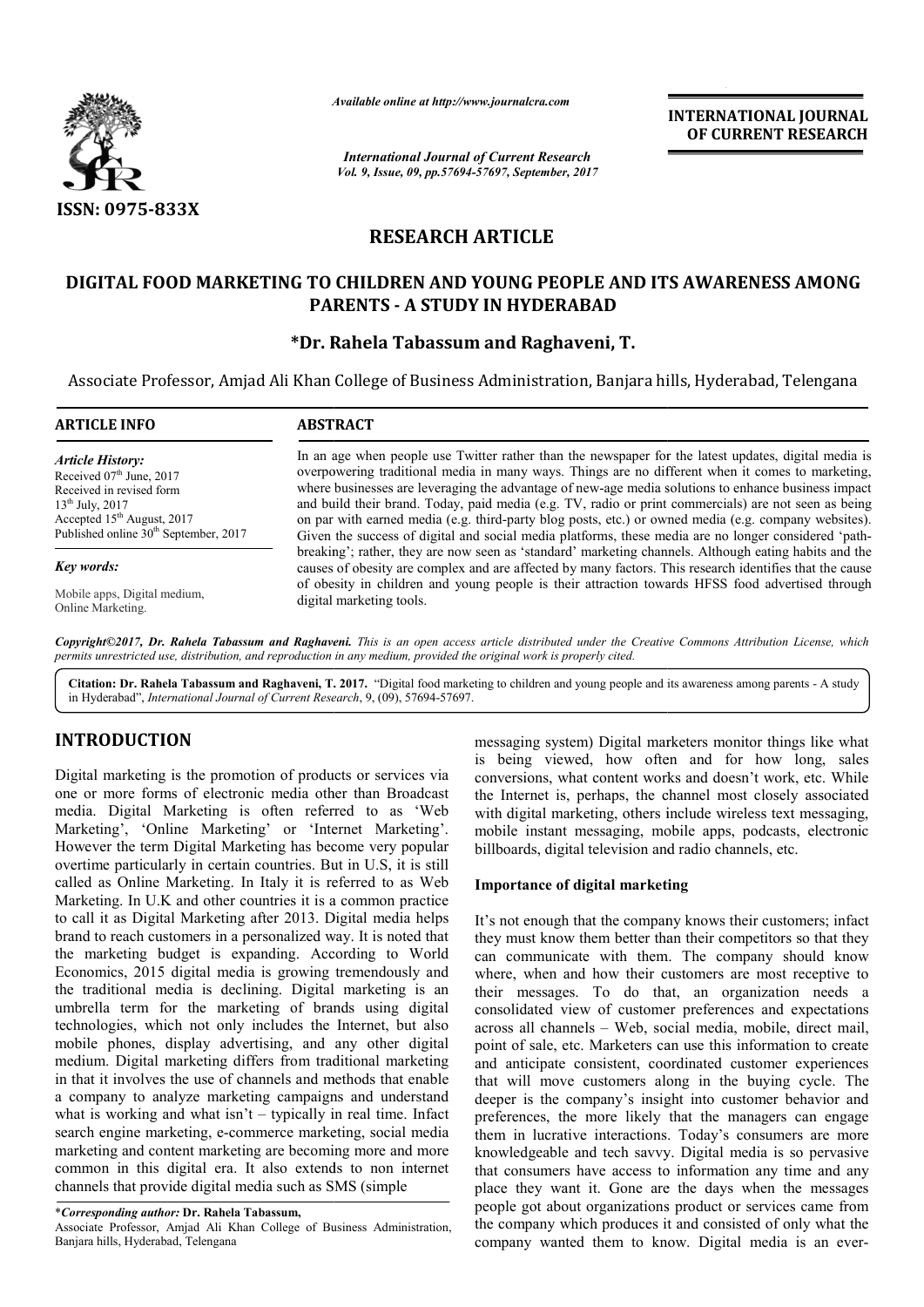growing source of entertainment, news, shopping and social interaction, and consumers are now exposed not just to what your company says about your brand, but what the media, friends, relatives, peers, etc., are saying as well. And customers are more likely to believe these groups than the company. Customers want brands they can trust, companies that know them, communications that are personalized and relevant, and offers tailored to their needs and choices. Though Digital Marketing is still at its nascent stage, large and small companies are looking to execute digital marketing campaigns in future at greater intensity. With an increase in number of mobile and internet users, there is a greater potential for digital media to disseminate information to the tech savvy generation of consumers. It is estimated that Digital advertising in India is expected to grow at a compounded annual growth of rate of 20% over 2014-18 to an impressive \$862 million (PWC report).Though there is a likely chance in growth of Digital media, traditional media like newspaper and Television has a key role to play in reaching the target audience. As the broad band penetration in India is low Digital media would only serve as a supplement to traditional media (According to PWC report the TV advertising is growing at 12.8% and likely to hit \$5 billion which is six times as big as Digital media and the News paper advertising is also likely to grow by 7.7% and may hit \$3 billion which is four times more than Digital). Face book group in 2013 began Food Talk India with only 50 people on the list who loved food and wanted to chat about what they try new and where they go out to eat in New Delhi. Within six months the number had grown to 18000 in six months. This shows tremendous growth in tech savvy consumers and their dependent on Digital media.

### **Digital marketing performance indicators:**

Take a look at the graph from the survey, 'Digital marketing activities with the greatest commercial impact in the year 2016:

the upcoming Digital marketing strategy. Currently the marketers are focusing on articles than on interactive content. This is because content such as podcasts, info graphics, videos and slide shows takes comparatively longer time to produce than curated articles. Therefore the internet is flooded with millions of articles. But when one analyzes the situation from Users point it can be seen that the consumers would rather like to watch an engaging video than to read a 3-4 page article. The firm can have a win-win situation if it has fewer articles and more interactive content. Marketers can beat the competition by creating more interactive content. Earlier creating such content was time consuming and tiresome. But today it's easy with availability of online and offline tools.

Websites of top food and drink retail brands

### **Aims of this study**

It has been observed that the basic knowledge is missing about digital food marketing that children and young people are exposed to in Hyderabad, and about parent's knowledge and attitude on this topic.

- 1) This study aims at identifying the digital food and drink marketing directed at children in Hyderabad.
- 2) It focuses on the parent's awareness and views in Hyderabad of Digital food marketing.
- 3) Is it ethical to advertise HFSS foods through digital media to children and young people in Hyderabad?

### **Research Methodology**

The study is exploratory and descriptive in nature. A structured Questionnaire with closed ended questions was used to collect information from respondents. Likert's five point scale was used to record responses. Random sampling technique was used to select the sample from the population. The data was



# Digital marketing activities with the greatest commercial impact in 2016

#### *Source: Survey by smartinsights.com*

Marketers believed that the most promising Digital marketing activities of 2016 are content marketing, marketing automation; Mobile marketing and Big data. They are considered as the most promising digital marketing tools. However Marketers face new challenges and have many opportunities to explore and increase their digital marketing campaign. It is predicted that content marketing is going to be

collected from 278 respondents who are the parents of children in the age group of 12-16 years. The questionnaires were also sent through mails and the respondents have sent the filled in questionnaires to the researcher. Out of 300 questionnaires the researcher was able to receive only 278 completely filled Questionnaires, thus making the sample size as 278.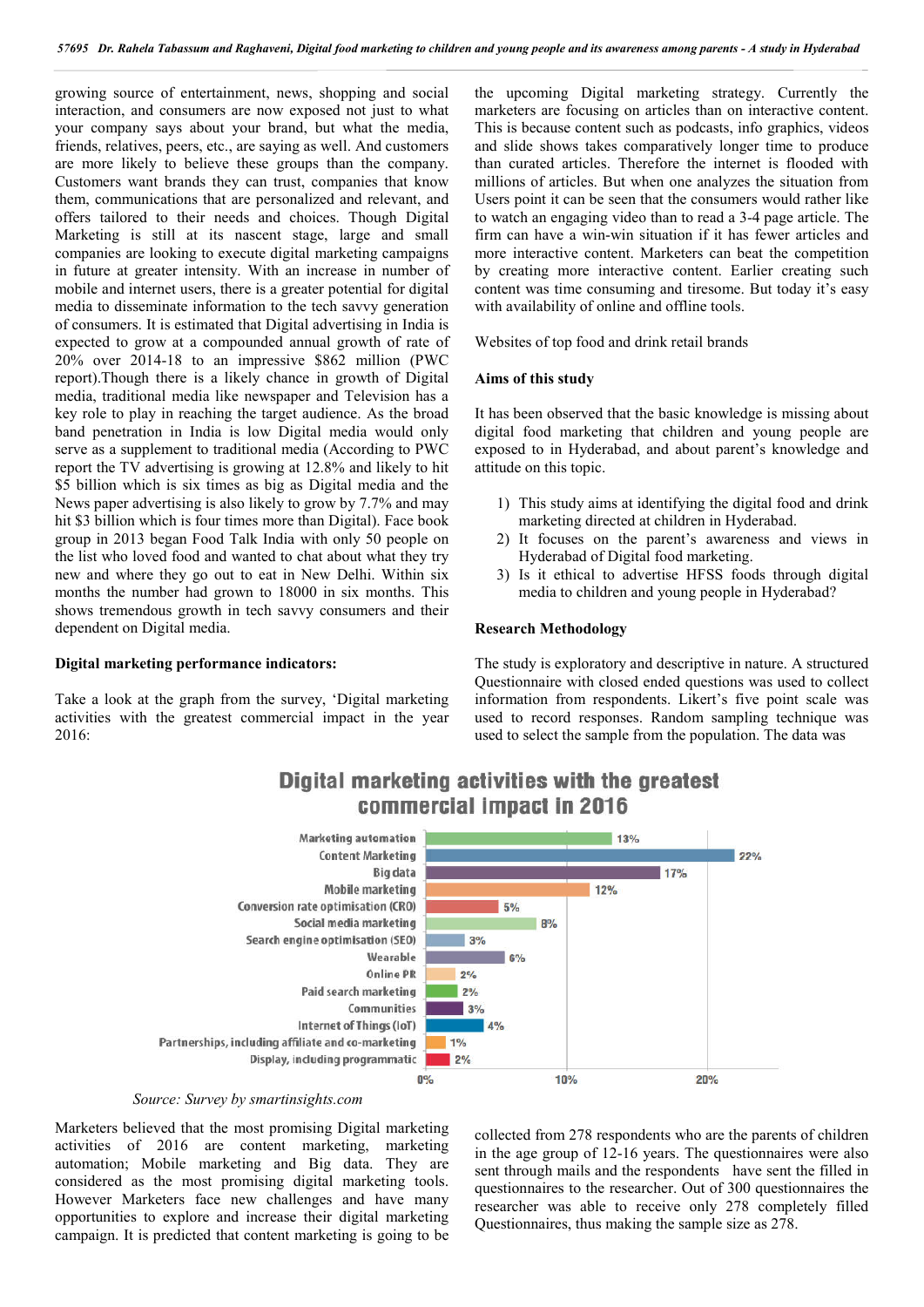## **Review of Literature**

Although eating habits and the causes of obesity are complex and are affected by many factors, systematic reviews of research have consistently found that food marketing plays an independent causal role (Cairns, 2013; Cairns *et al*., 2009; 2013; Galbraith-Emami and Lobstein, 2013; WHO, 2016). The media landscape has been changed profoundly by digitization, as have marketing activities (Mulhern, 2009), and marketers report that digital marketing has a powerful capacity to amplify advertising effects. Face book reports that its ads increase target audience reach, ad memorability, brand linkage and likeability, compared to television alone (Facebook, 2015), and Face book ads across 14 campaigns generated nearly triple the ad recall compared to control groups (Gibs and Bruich, 2010) Marketers take advantage of these rich digital data to create' unprecedented intimacies' between them and children (Montgomery *et al*., 2012) This is a concern as Australian research has found that teen boys are more vulnerable to ads for unhealthy foods (Cancer Council Australia, 2015), and hence may be targeted more than girls. Three quarters had positive attitudes to advertising in general and two thirds had negative views of HFSS food advertising to teens, compared to over 80% of the general public who agree with the government broadcast regulations (Heery *et al*., 2014). They voiced particularly strong concerns about celebrities (including sporting heroes) promoting unhealthy foods – a marketing tactic that experimental research has found affects children's unhealthy food consumption (Boyland *et al*., 2013; Dixon *et al*., 2014) – parents viewed this as false advertising for unhealthy foods, describing it as misleading. In the US and the UK, a handful of studies indicate that parents are largely unaware of digital marketing techniques and effects. UK parents of children 12 and under had little awareness of food marketing online, and only talked about safety, not marketing, in their Internet guidance to their children (Cornish, 2014; Newman and Oates, 2014). In the US, parents also had low awareness of digital food marketing practices and reacted negatively (Ustjanauskas *et al*., 2010). It has been found that users are turning online for both emotional support and as an information source on the western society (Joinson; Wellman, 1999).

## **Analysis**

### **Parents' awareness and views about digital food marketing**

The research found that the parents were aware of food advertising done on TV and outdoor media. But only few parents were aware of food advertising about HFSS done through Digital media. Though the parents had a positive orientation towards advertising but they felt that the teens saw too much advertising. Moreover the kids and the young people in Hyderabad were influenced by these ads for foods high in salt, sugar and fat and this has been identified as one of the major cause for obesity during this age.

## **Time spent on digital media**

It has been observed that most of parents are of the opinion that their kids spent a lot of time playing games online, watching videos on YouTube and the other social media and get tempted with those ads on food which has high salt, sugar and fat content. Moreover they pressurize their parents to purchase these foods which actually are the major cause of obesity and cancer. The Marketers find these digital media as the most successful advertising tool to reach the target audience as it has image appeal, exclusivity appeal and can boost the company's profitability. It has been observed that most parents talk to their children regarding food advertisement and they also tell their children that these ads don't always tell the truth and it just try to sell products to its target audience. Moreover very few parents are aware of online advertisement and they insist their kids not to click on ads 'online or use an ad blocker. A very few respondents insisted their kids to click to 'skip ads online.

## **Awareness about HFSS content food**

Parents talk to children about general advertisements and never knew about the advertisement targeted to kids about HFSS food. These ads have a lasting impression in the minds of the target consumers and they demand such food to their parents. These foods are high in fat, sugar and salt content which have been identified as one of the major cause of obesity in kids. These ads are misleading and encouraging children to eat unhealthy. Very few parents insist their children to make their own decision and 'tell them not to be influenced by ads, have an open and independent mind.

## **Parent's opinion on digital food advertising**

Though the parents believed that advertising is a useful source of information, but teens see too much advertising and are falling prey to unhealthy food habits. Parents believed that food advertising is a major cause of bad eating habits in kids. Parent's are of the opinion that if unhealthy foods are not advertised, their teen's eating habits would have improved. Food ads for sweets, chips and drinks should be banned completely. Children and youngster should not see ads for foods that are high in fat, salt or sugar. This can greatly help to tackle the problem of obesity which has actually reached the alarming stage. Kids are influenced by ads for hot dogs, chips, wafers, mountain dew, colas, kurkure's etc. According to a report these foods are reported to be having high content of salt and sugar. The attraction towards this food combined with the sedentary lifestyle of children and young people has led to obesity issues, food advertising and teens.

## **Conclusion**

It has been observed that the websites of food and drink retail brands have much content directed at children and young people. Face book is a single platform which is very popular with children and young people in Hyderabad and is also a location where advertisers are very active. Moreover it has been identified that the parents are largely unaware of Digital marketing efforts directed to their children. Even though the parents discuss with their kids on how they spend time in watching TV, Playing Digital games and on Social media sites but had little awareness of food marketing online which influence their kids in purchasing HFSS food. This is ultimately affecting their kids by making them obese. Generally parents felt that the interactive digital marketing tools like branded apps and games were meant for enjoyment and did not constitute advertising. When the researcher explored the parents view it has been observed that the parents were shocked that their children are vulnerable to social dynamics and emotional appeals of digital food marketing. Parents of young teens in Hyderabad are largely unaware of